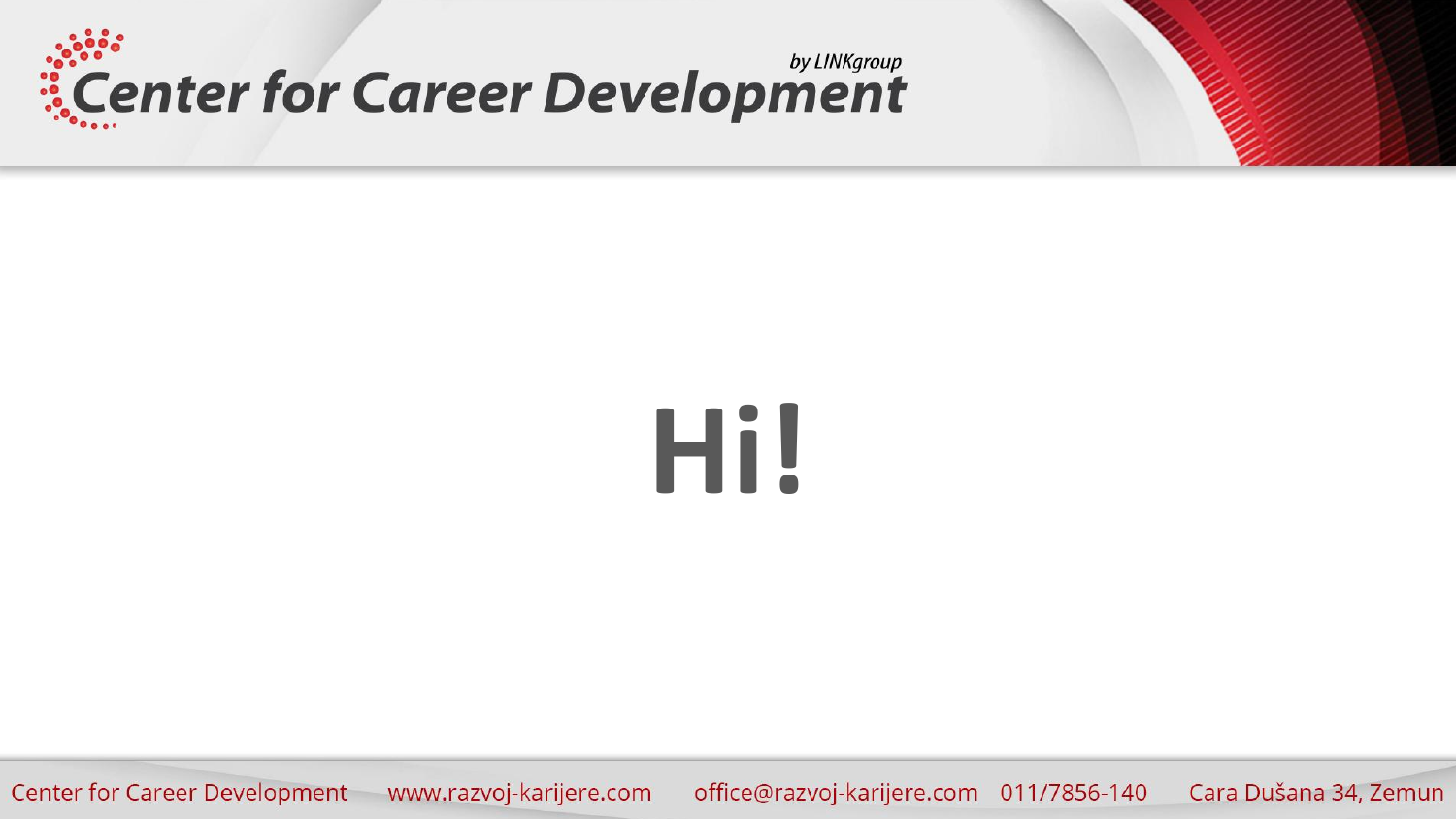



<?php

*//connect to db //get items //show in html //get other items //show in html //close connection*

?> <h1>some html here</h1>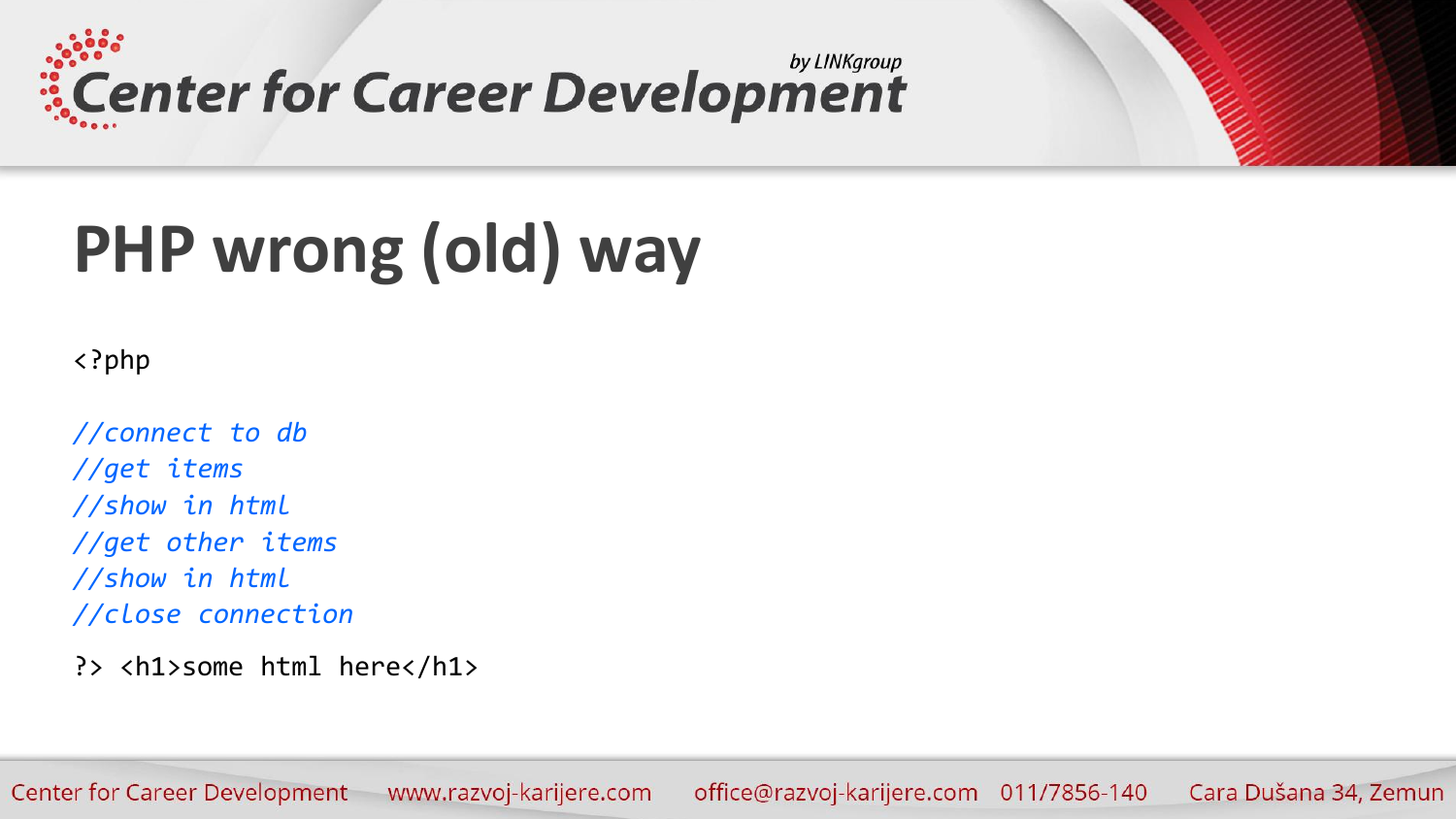

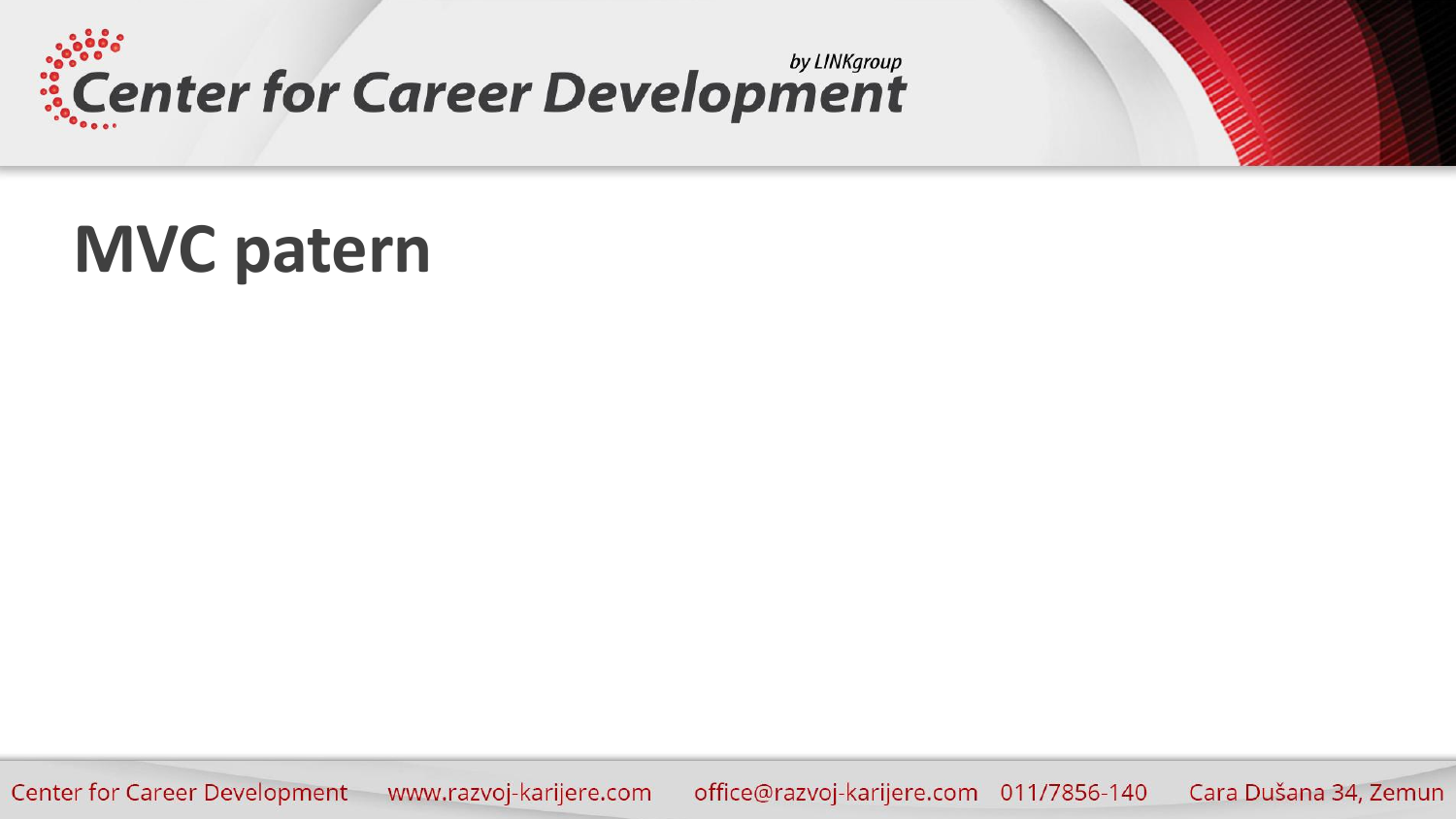

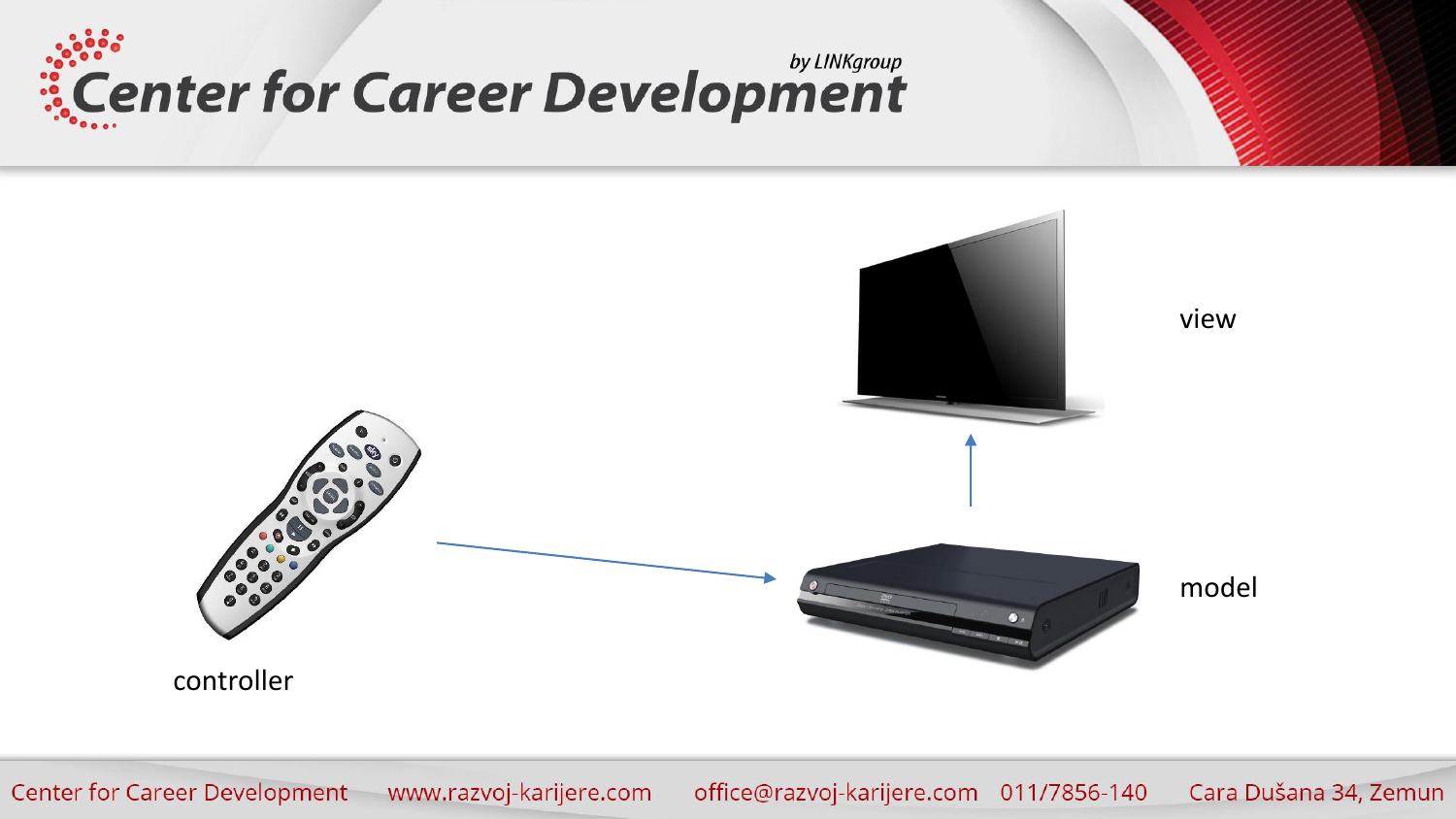



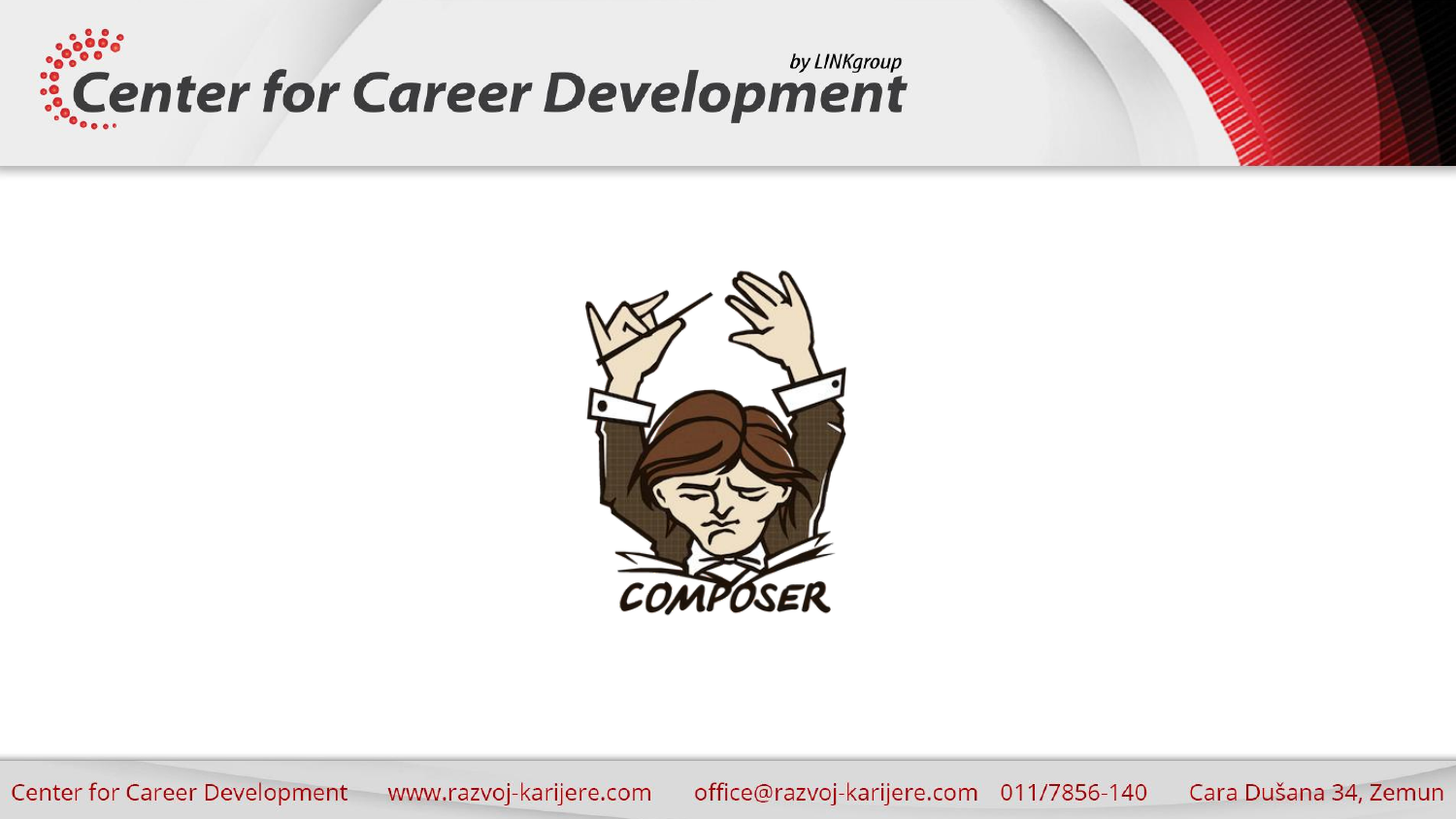

#### **Composer**

- npm, bundler za PHP
- Oko 50.000 PHP biblioteka na Packagist
- composer.json
- autoloading, vendor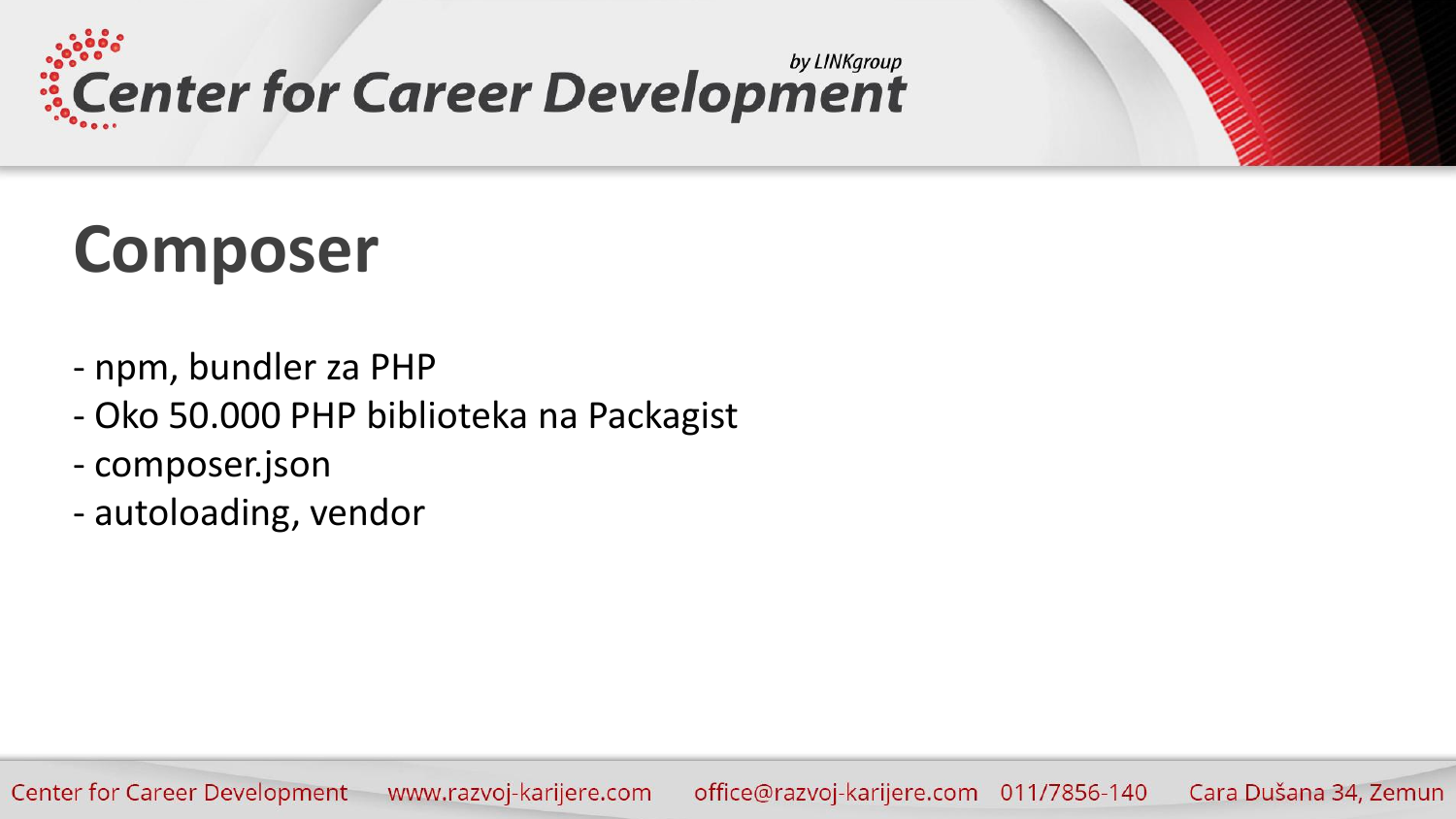by LINKgroup *is* Center for Career Development

### **PHP frameworks**

- Silex
- Medoo
- Flight
- Fuel PHP
- Slim Framework
- Kohana
- Zend Framework
- Aura
- Cake PHP
- CodeIgniter
- Yii Framework
- Symfony
- Phalcon

…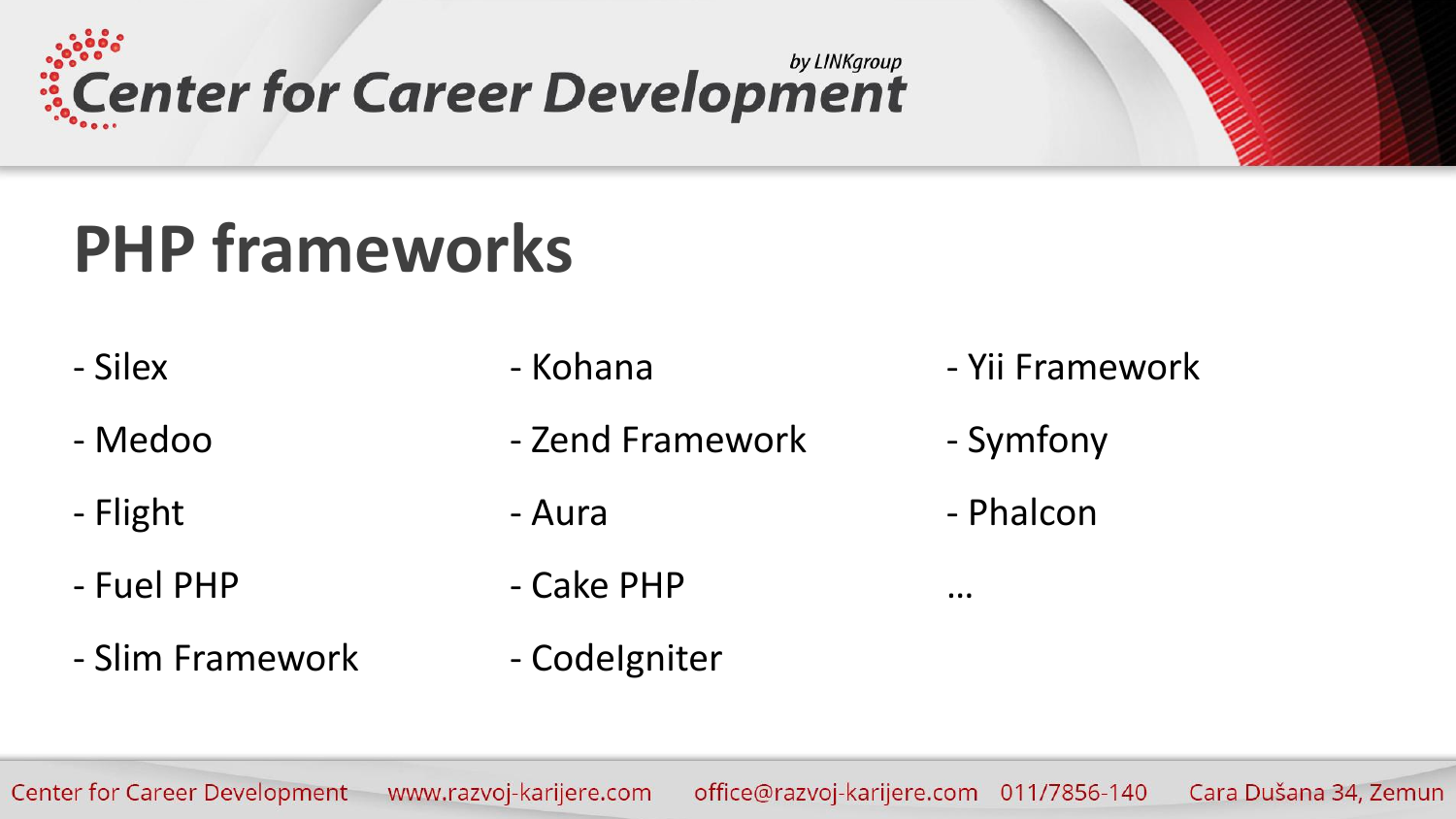

#### **Laravel**

- Moderan MVC PHP framework
- Najpopularniji PHP projekat na GitHub-u
- Kreator Tejlor Otvel (Taylor Otwell)
- Jednostavan, intuitivan
- Verzija 4.2
- Uskoro verzija 5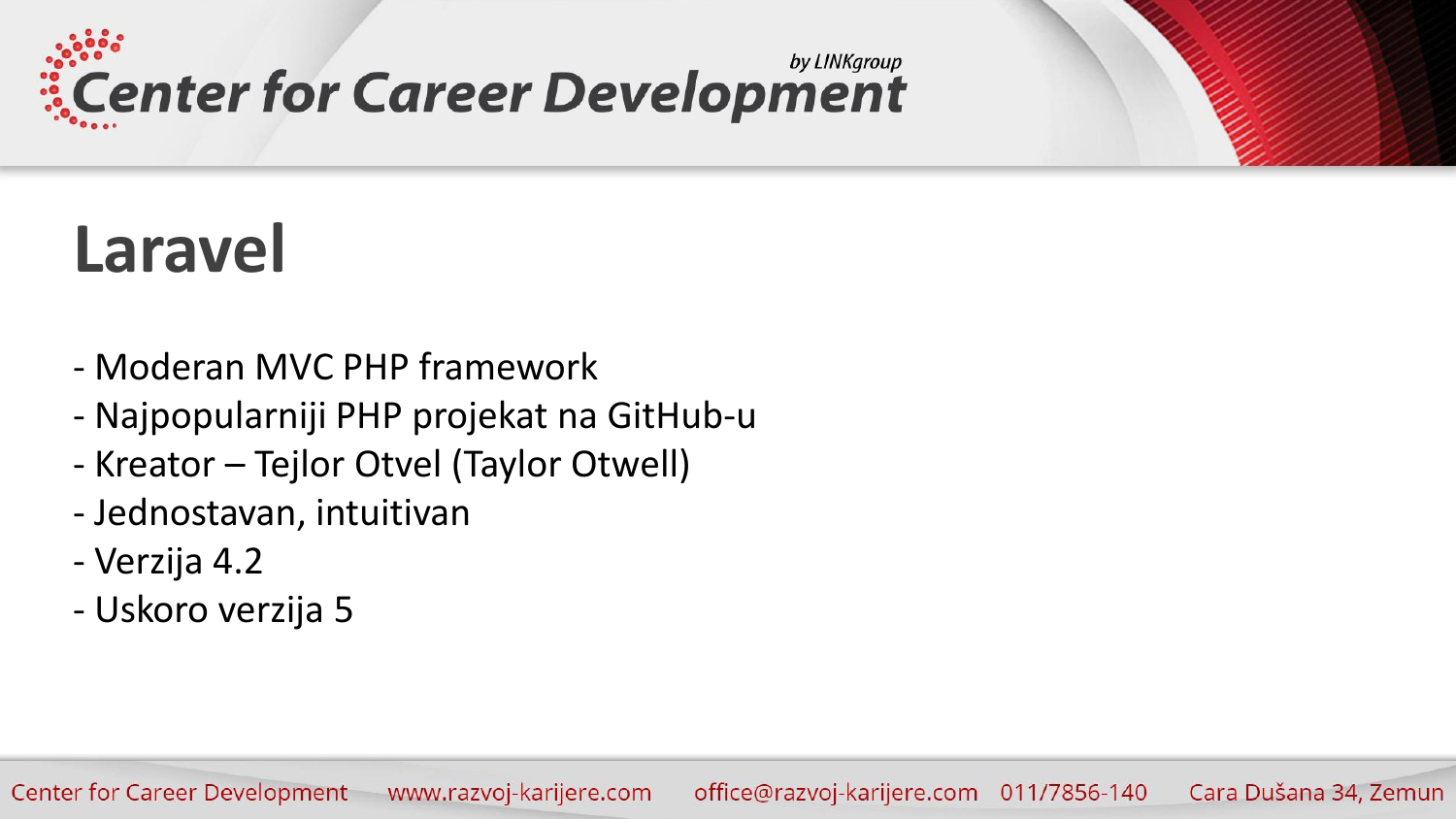



office@razvoj-karijere.com 011/7856-140 Cara Dušana 34, Zemun Center for Career Development www.razvoj-karijere.com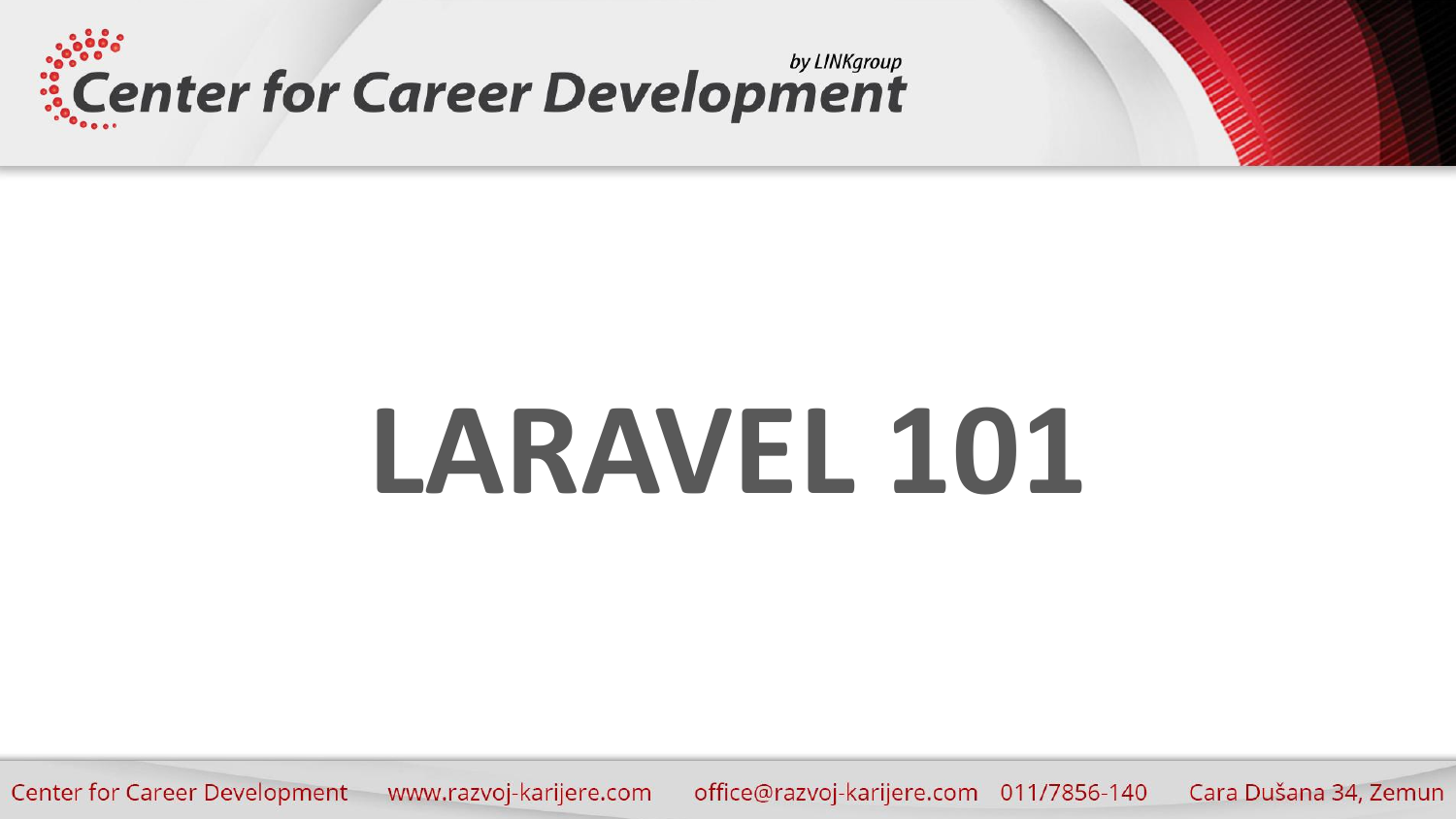by LINKgroup **ECENTER for Career Development** 

#### **Laravel karakteristike**

- Fleksibilno rutiranje
- Korišćenje Composer paketa
- Eloquent ActiveRecord ORM
- Artisan (upravljanje preko komandne linije)
- Drajveri za autentikaciju
- Cache drajveri
- Queue drajveri

- …

- Dependency Injection / IoC container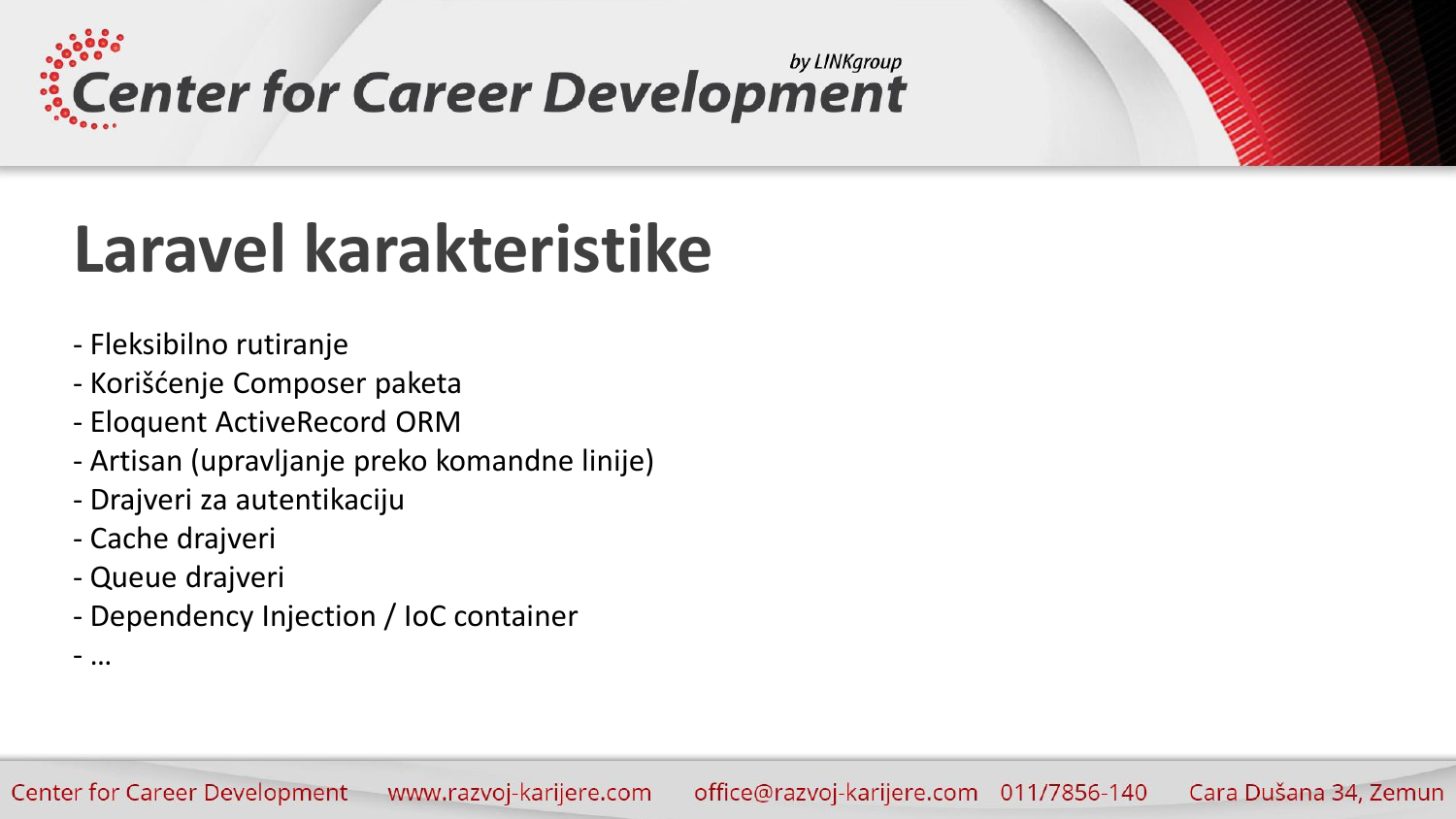



> composer create-project laravel/laravel my-app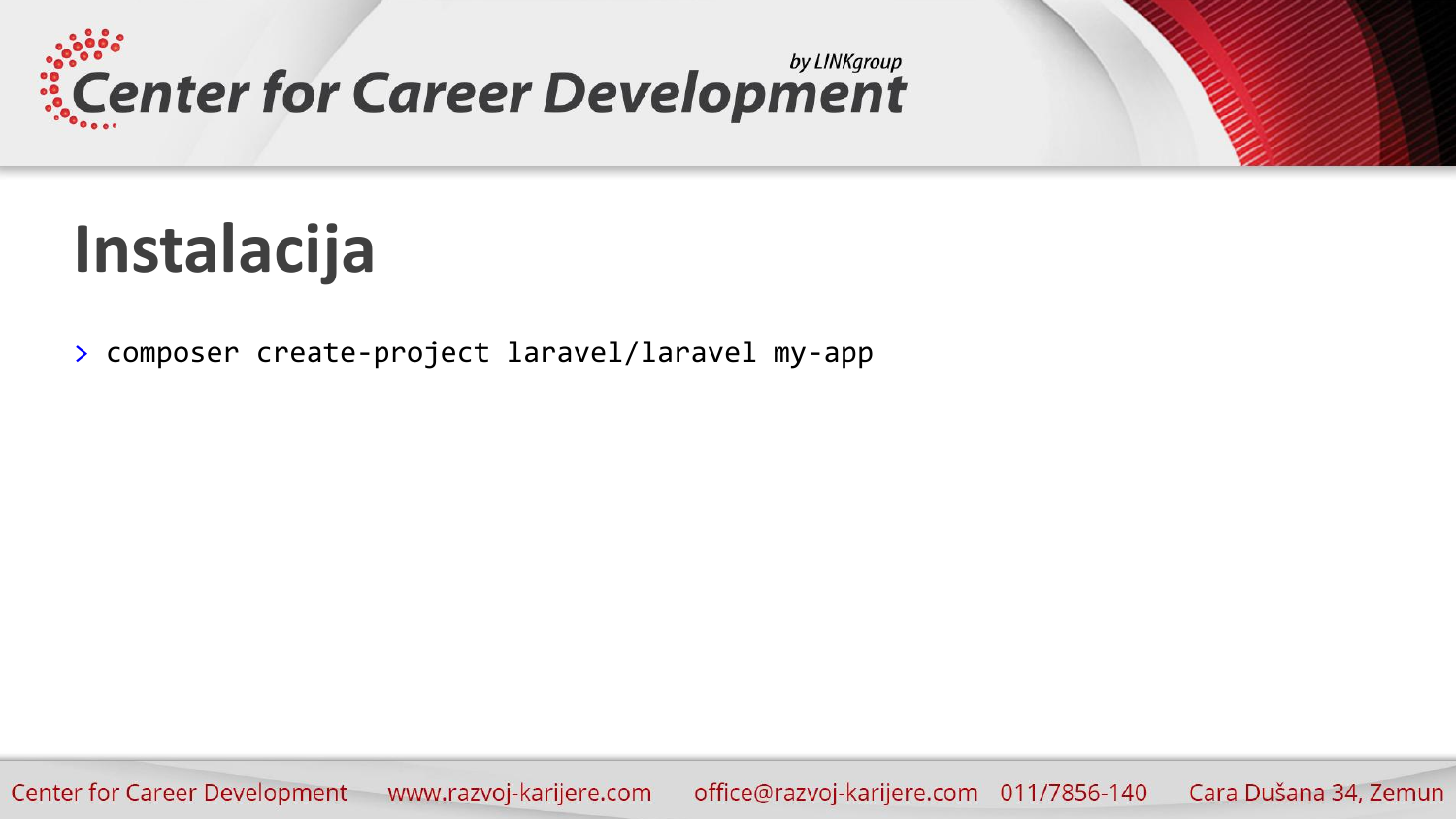

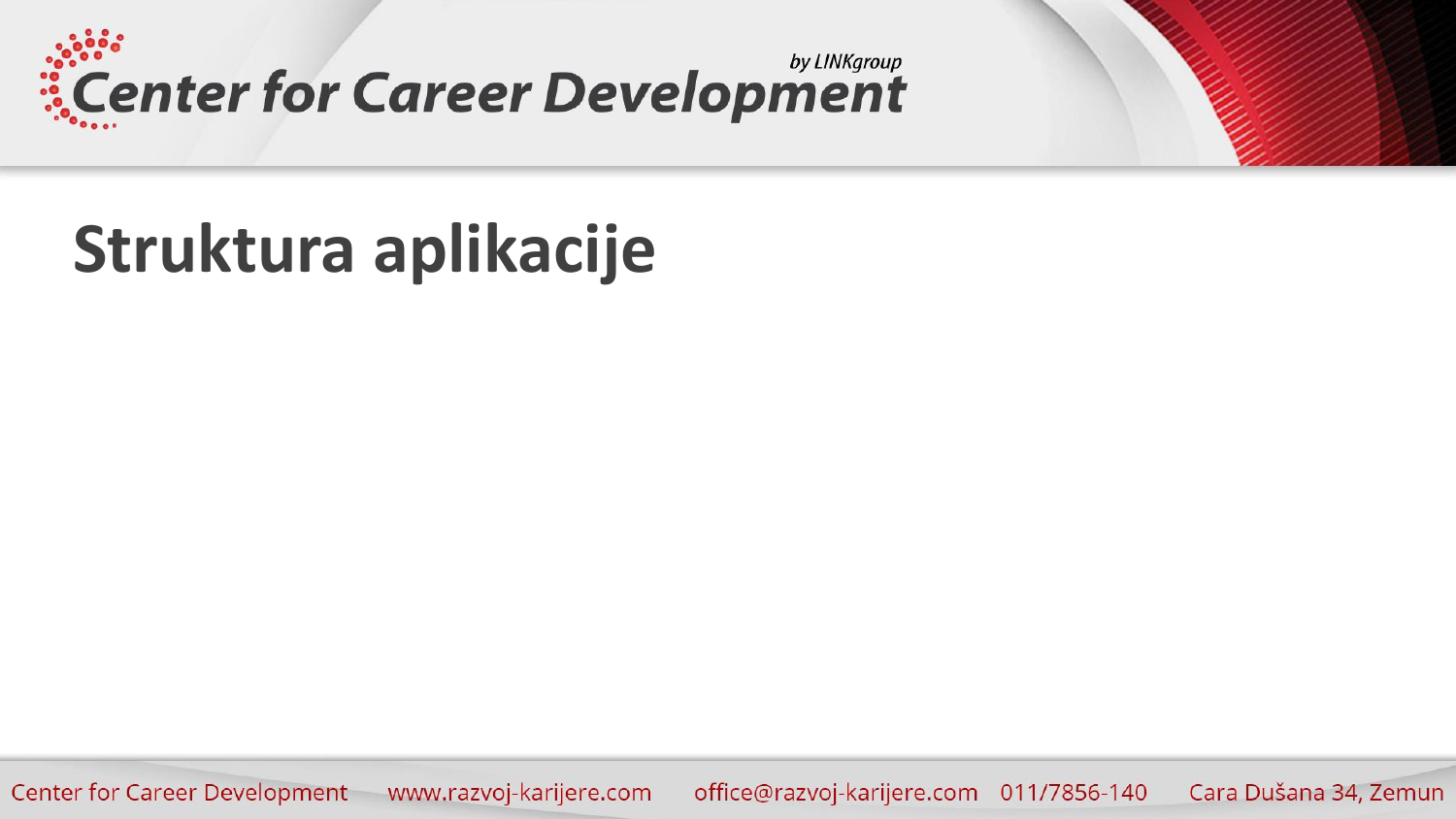



}

**class** UserController **extends** BaseController {

```
public function showProfile($id)
{
    $user = User::find($id);
    return View::make('user.profile', array('user' => $user));
}
```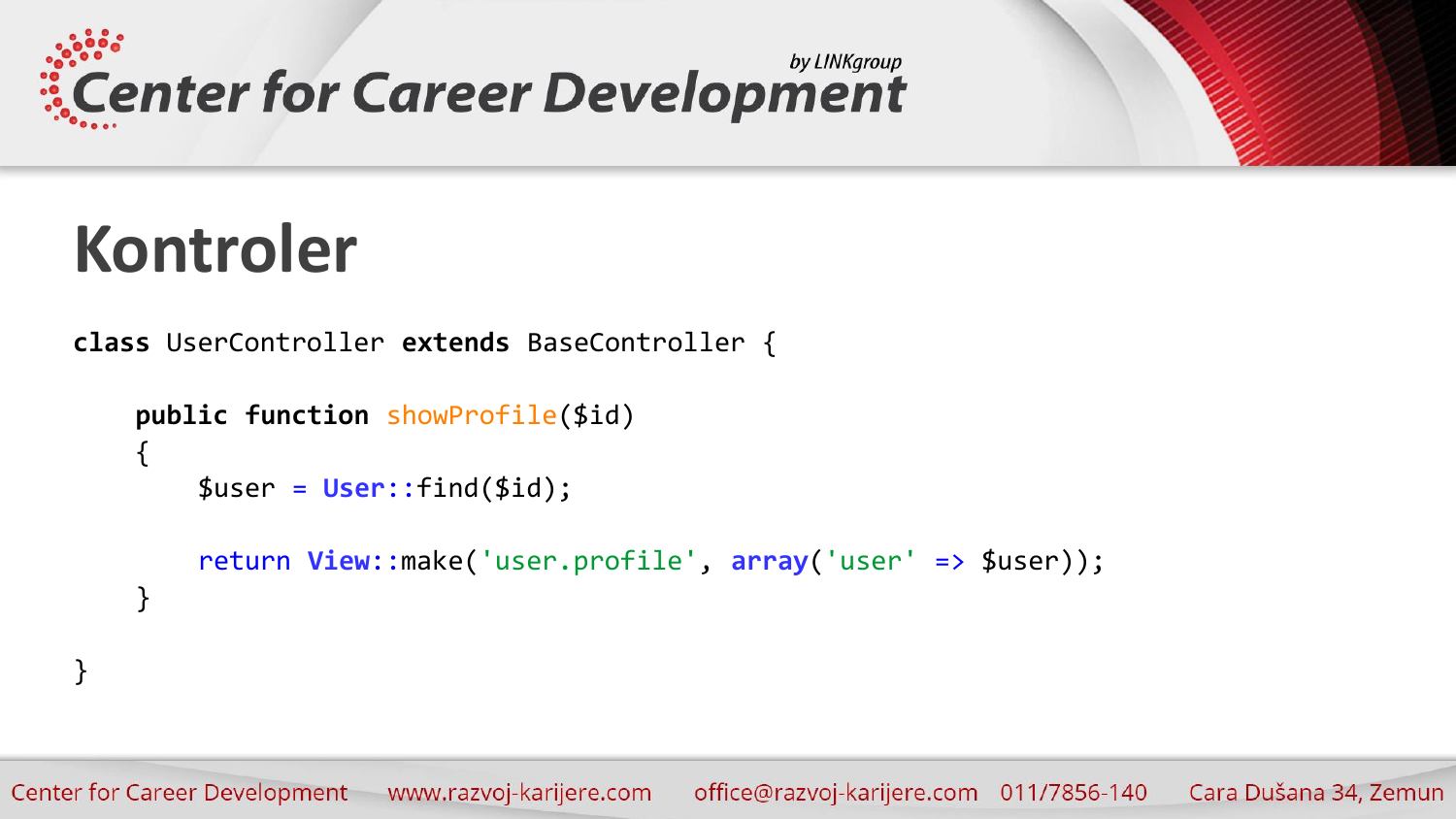



**class** User **extends** Eloquent {}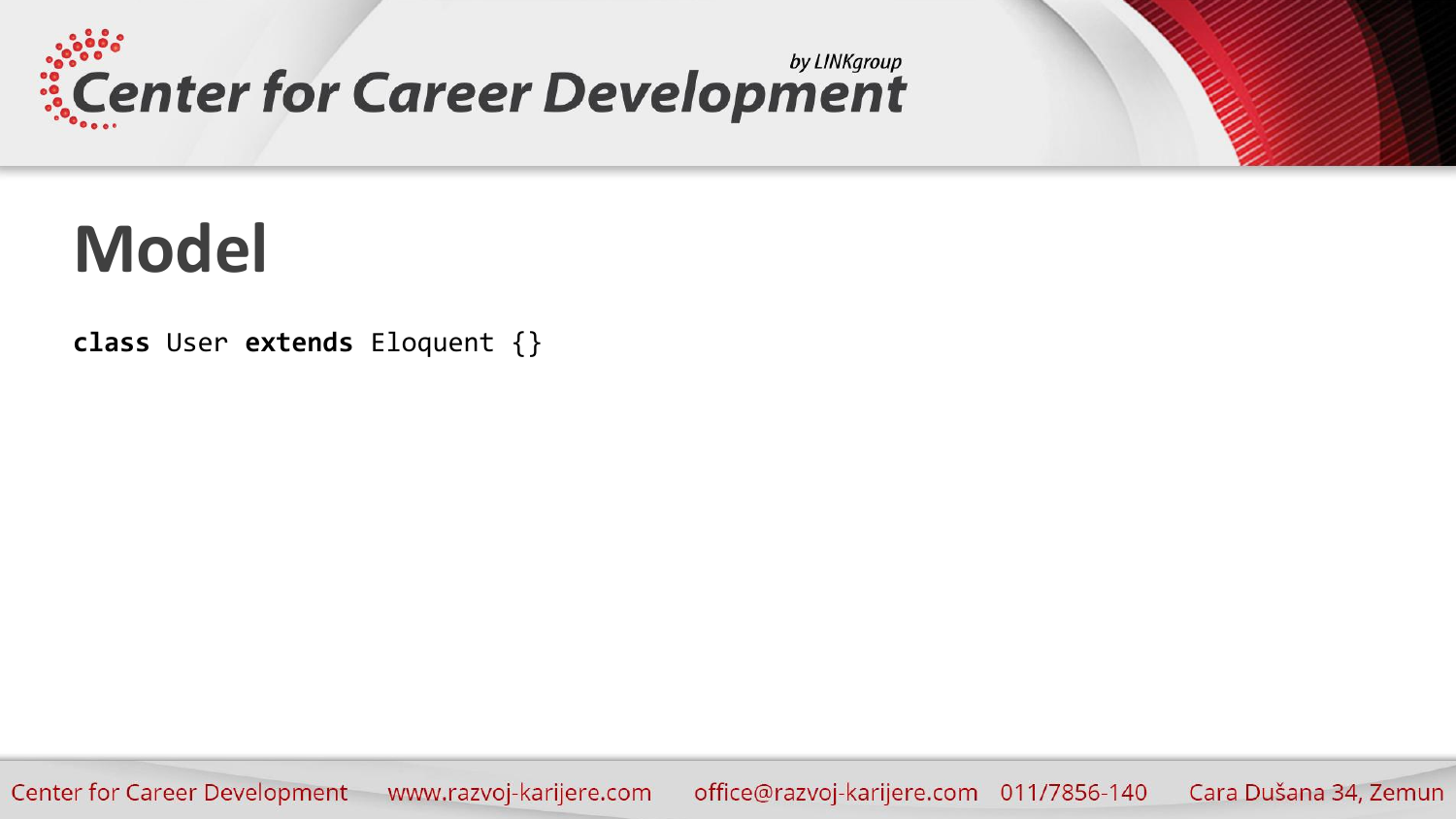

![](_page_14_Picture_1.jpeg)

#### **View**

```
<html>
    <body>
        <h1>Zdravo, {{ $name }}</h1>
    </body>
</html>
```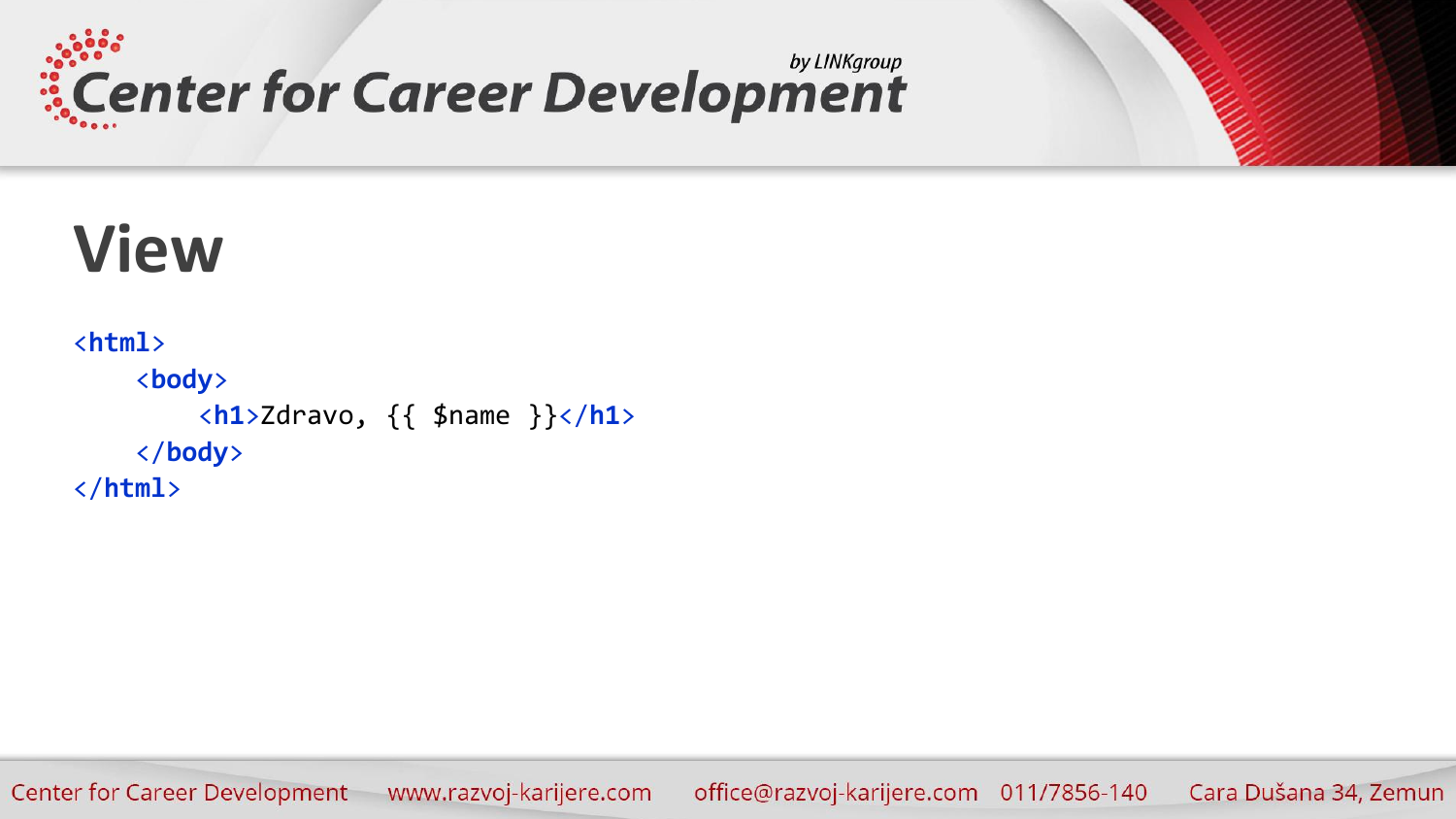![](_page_15_Picture_0.jpeg)

![](_page_15_Picture_1.jpeg)

```
<html>
    <body>
        @section('sidebar')
            Ovo je glavni sidebar.
        @show
```

```
<div class="container">
            @yield('sadrzaj')
        </div>
    </body>
</html>
```
www.razvoj-karijere.com Center for Career Development office@razvoj-karijere.com 011/7856-140 Cara Dušana 34, Zemun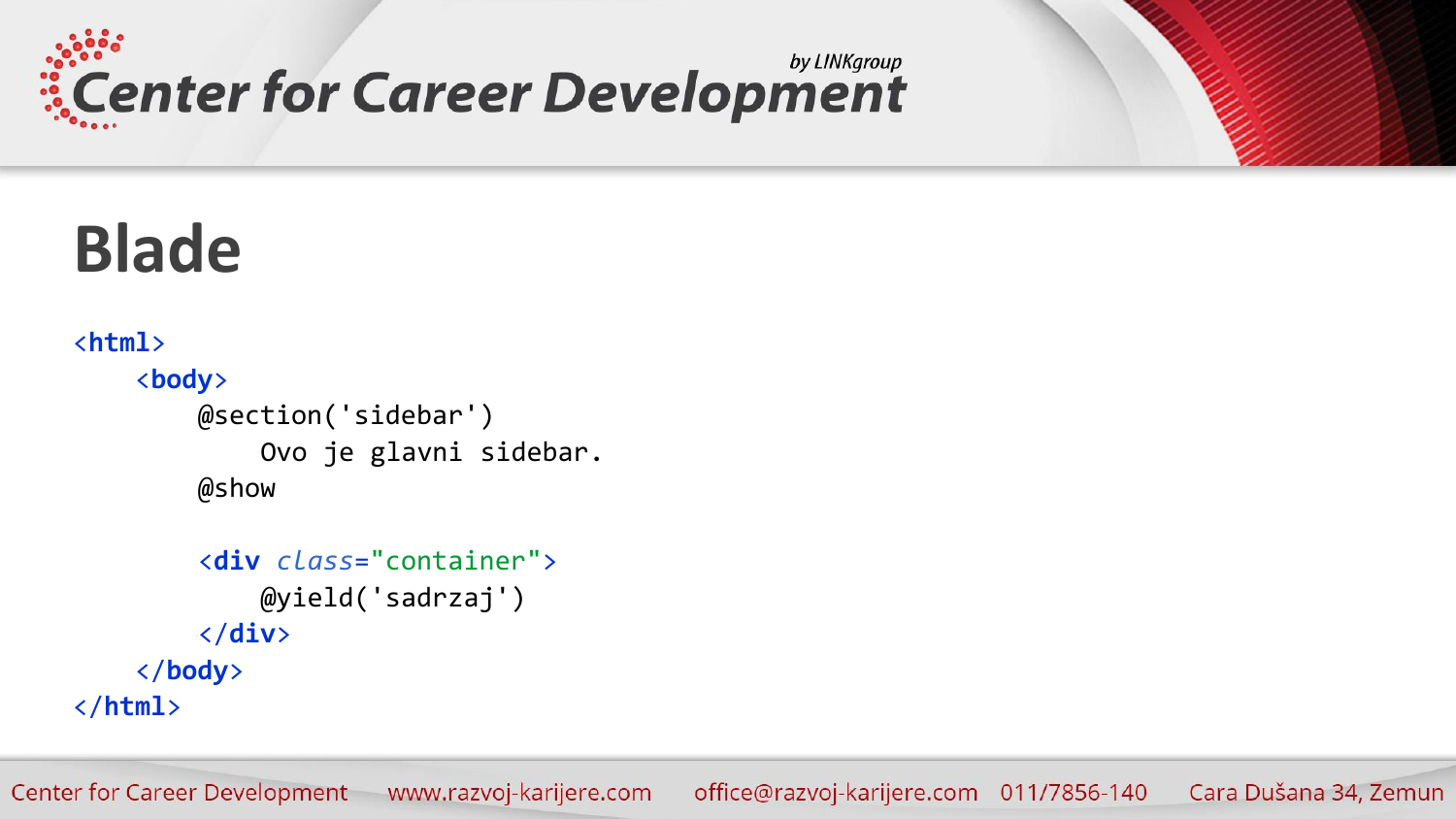![](_page_16_Picture_0.jpeg)

![](_page_16_Picture_1.jpeg)

```
@extends('layouts.master')
```

```
@section('sidebar')
    <p>Ovo će biti dodato u master sidebar.</p>
@stop
```

```
@section('sadrzaj')
    <p>Ja sam sadržaj stranice.</p>
@stop
```
office@razvoj-karijere.com 011/7856-140 Cara Dušana 34, Zemun Center for Career Development www.razvoj-karijere.com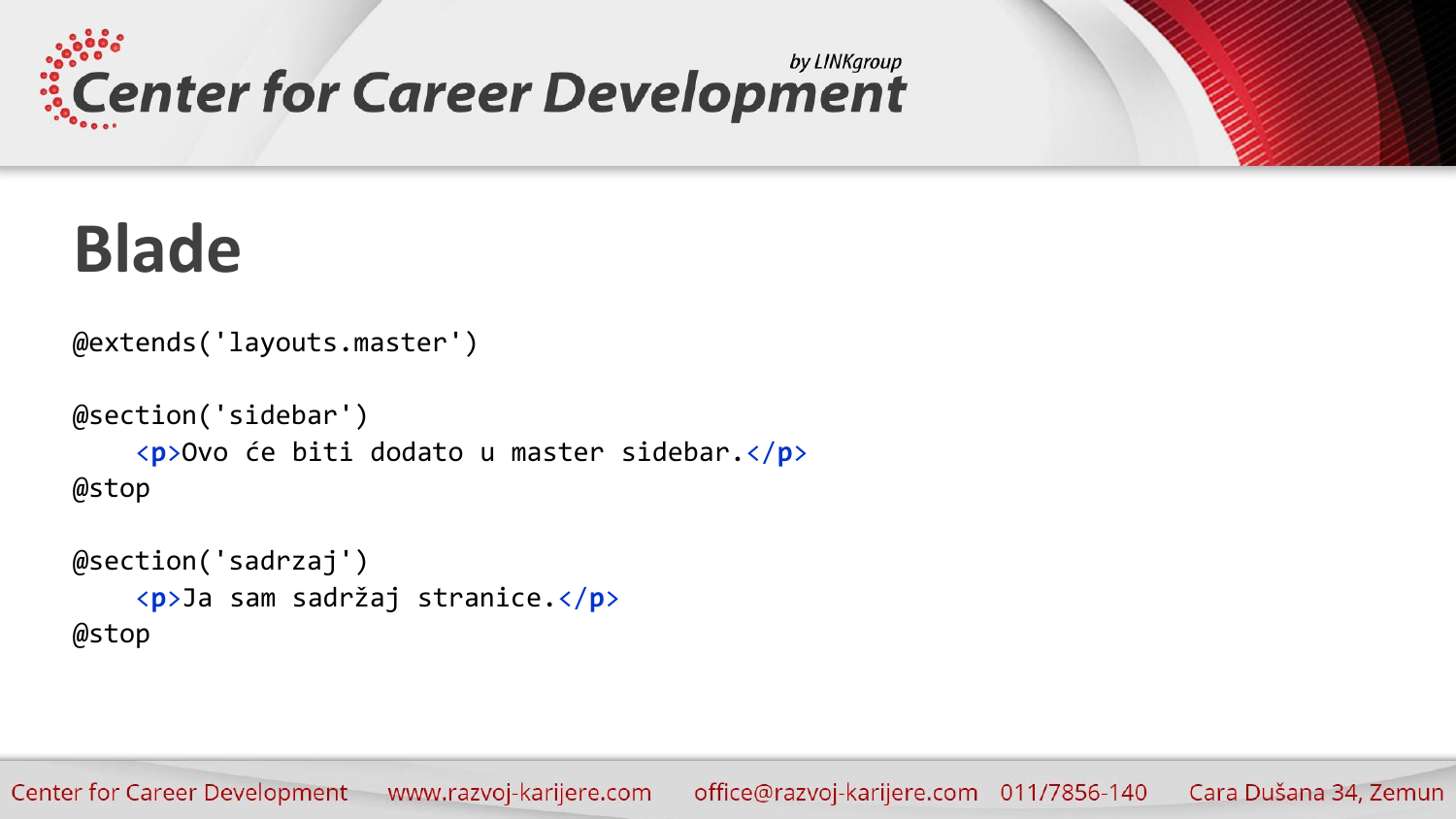![](_page_17_Picture_0.jpeg)

#### **Blade**

- {{ \$promenljiva or 'nije definisano' }}
- {{{ \$promenljiva }}} // XSS scripting
- @if, @endif, @foreach, @endforeach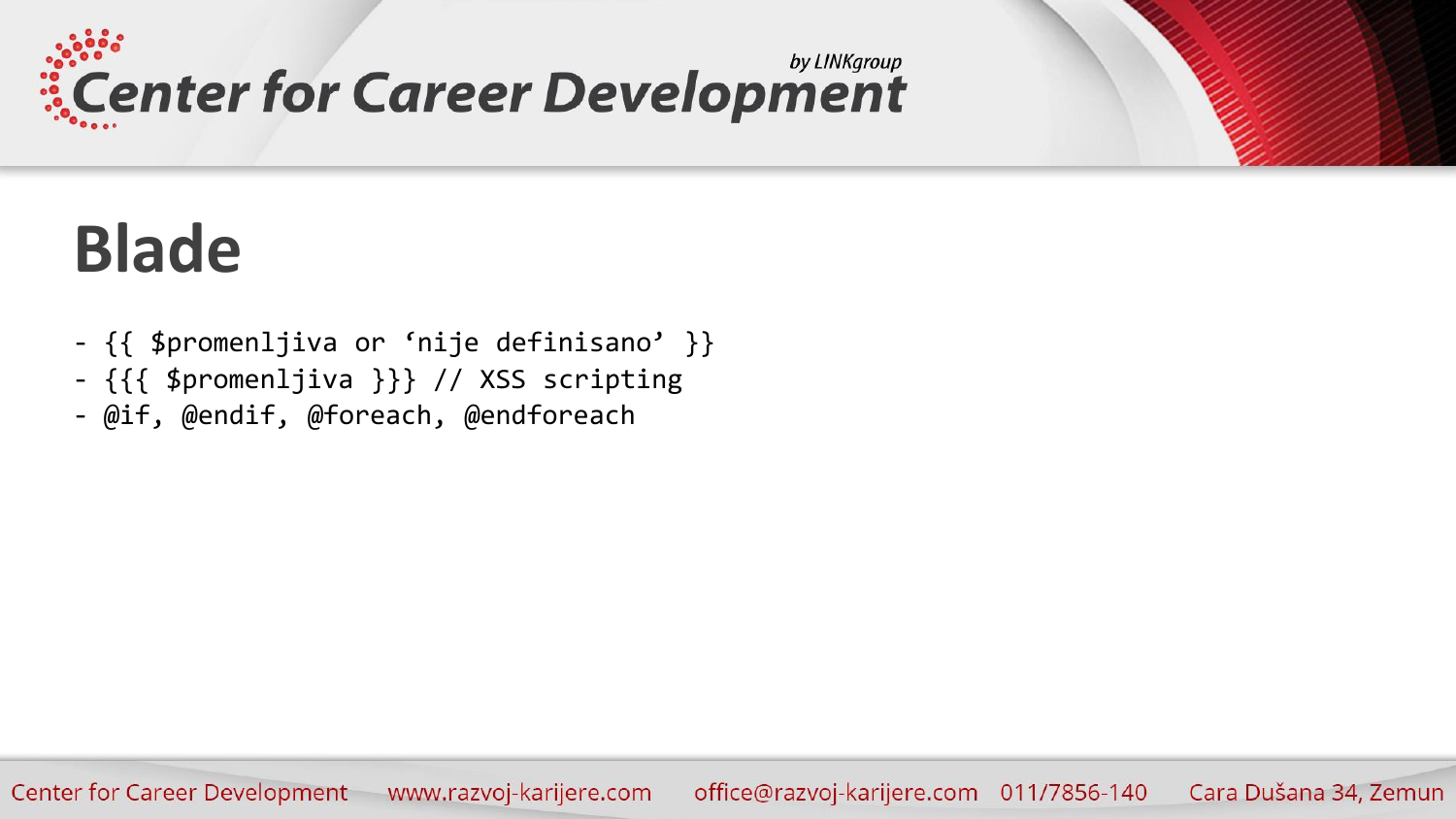![](_page_18_Picture_0.jpeg)

#### **Rutiranje**

- Rutiranje ka kontroleru (RESTful i non RESTful)
- Rutiranje ka closure-u
- Rutiranje ka resursima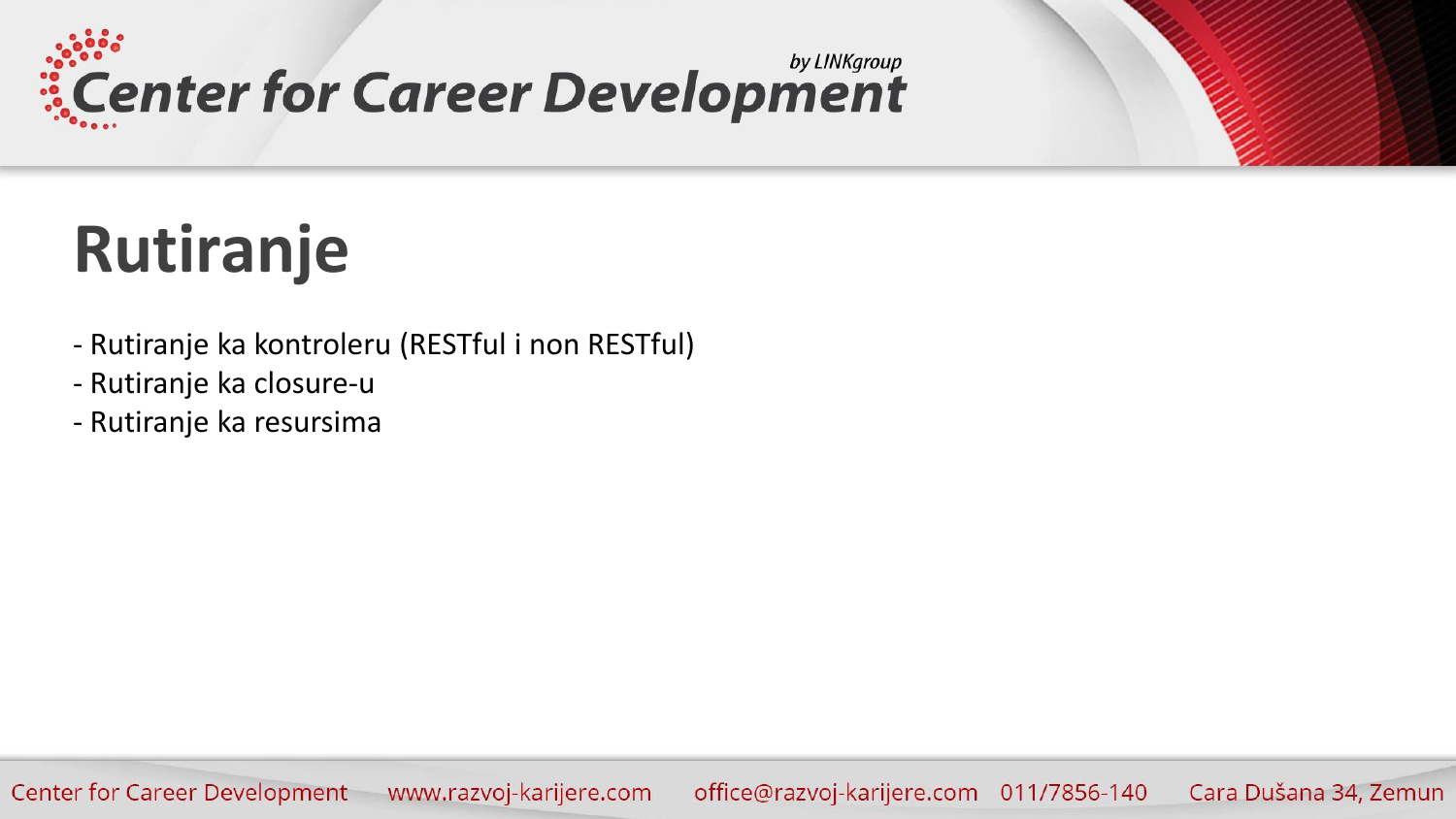![](_page_19_Picture_0.jpeg)

![](_page_19_Picture_1.jpeg)

#### **Rutiranje ka closure-u**

```
Route::get('/', function() { 
    return 'Zdravo!';
});
                                  http://nas-sajt.com/
```

```
Route::get('/korisnik/{id}', function($id) {
    return 'Podaci za korisnika ' . $id;
})->where('id', '[0-9]+') ;
                                                  http://nas-sajt.com/korisnik/1
```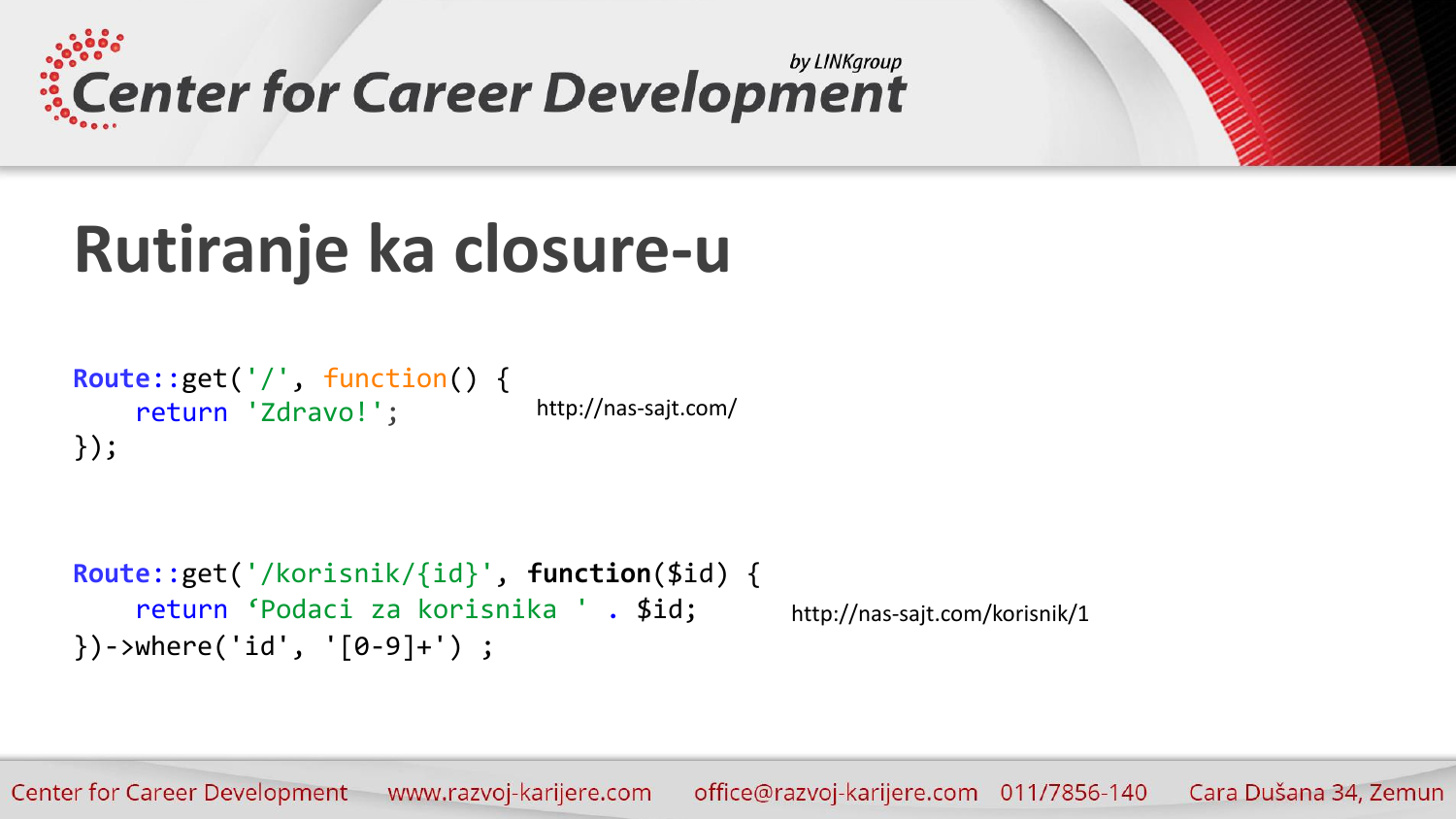![](_page_20_Picture_0.jpeg)

![](_page_20_Picture_1.jpeg)

#### **Rutiranje ka kontroleru**

Route::get('/', 'HomeController@index');

**Route**::post('korisnik/1/', 'UserController@create');

office@razvoj-karijere.com 011/7856-140 Cara Dušana 34, Zemun Center for Career Development www.razvoj-karijere.com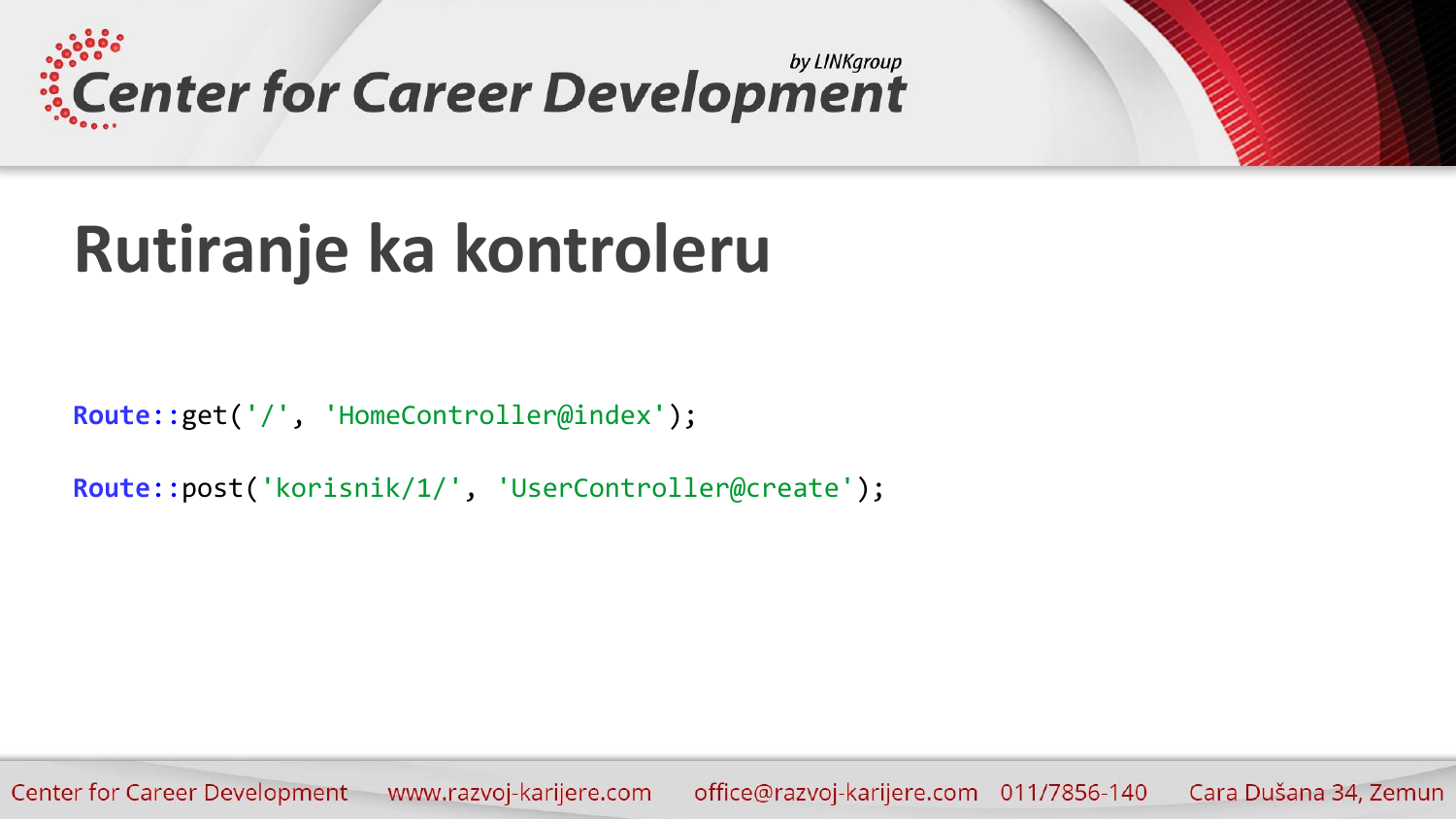![](_page_21_Picture_0.jpeg)

![](_page_21_Picture_1.jpeg)

### **Rutiranje – grupe i filteri**

**Route**::group(['before' => 'auth'], **function**() {

```
Route::get('korisnik/info', 'UserController@info');
```

```
});
```

```
Route::filter('auth', function() {
    if (Auth::guest()) {
           return Redirect::route('greska');
    } 
});
```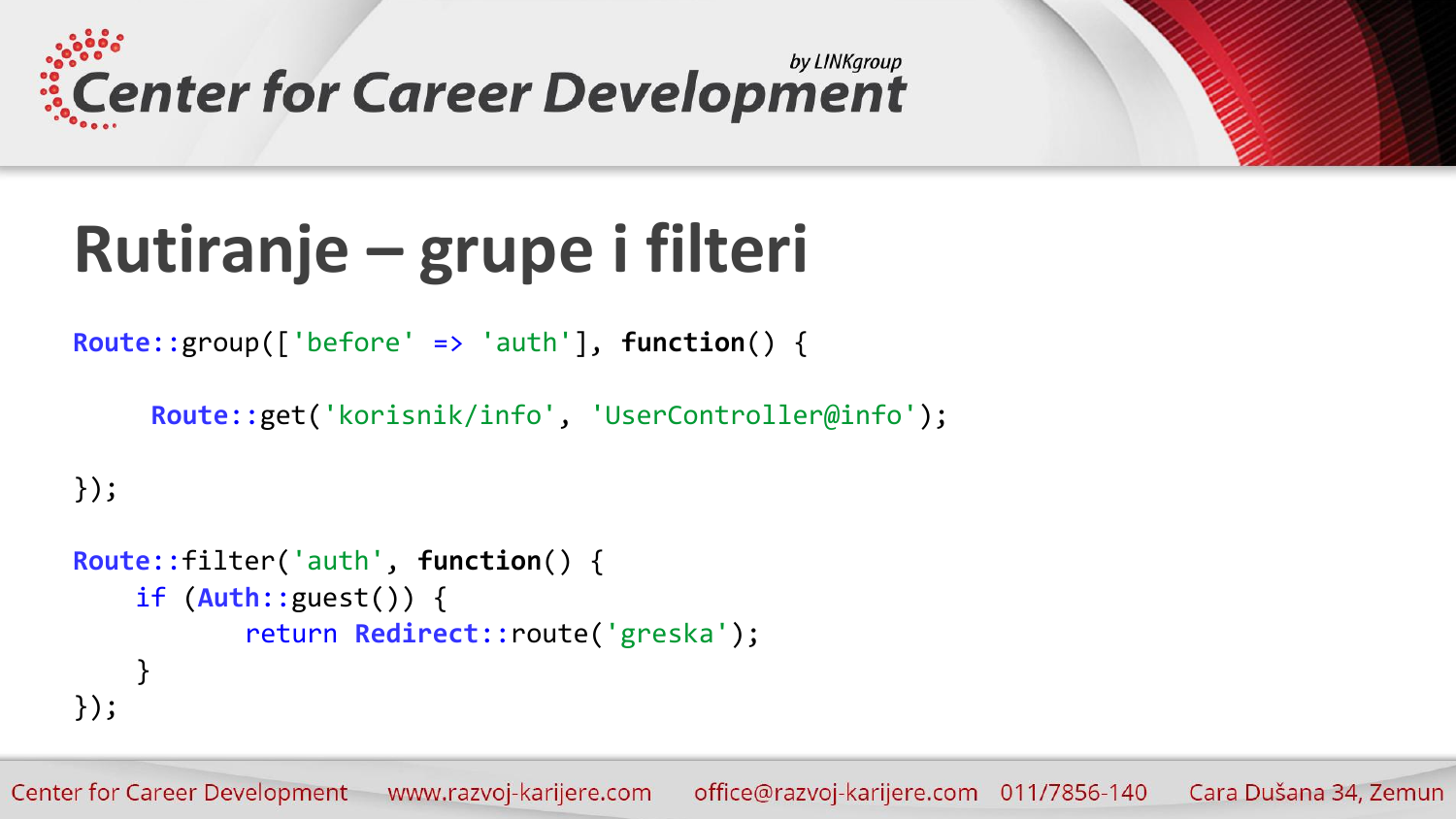![](_page_22_Picture_0.jpeg)

#### **Artisan**

- *# php artisan list //lista komandi*
- *# php artisan serve //interni web-server*
- *# php artisan routes //lista ruta*
- *# php artisan generate:migration //generisanje migracije*
- *# php artisan tinker //igralište*

*# …*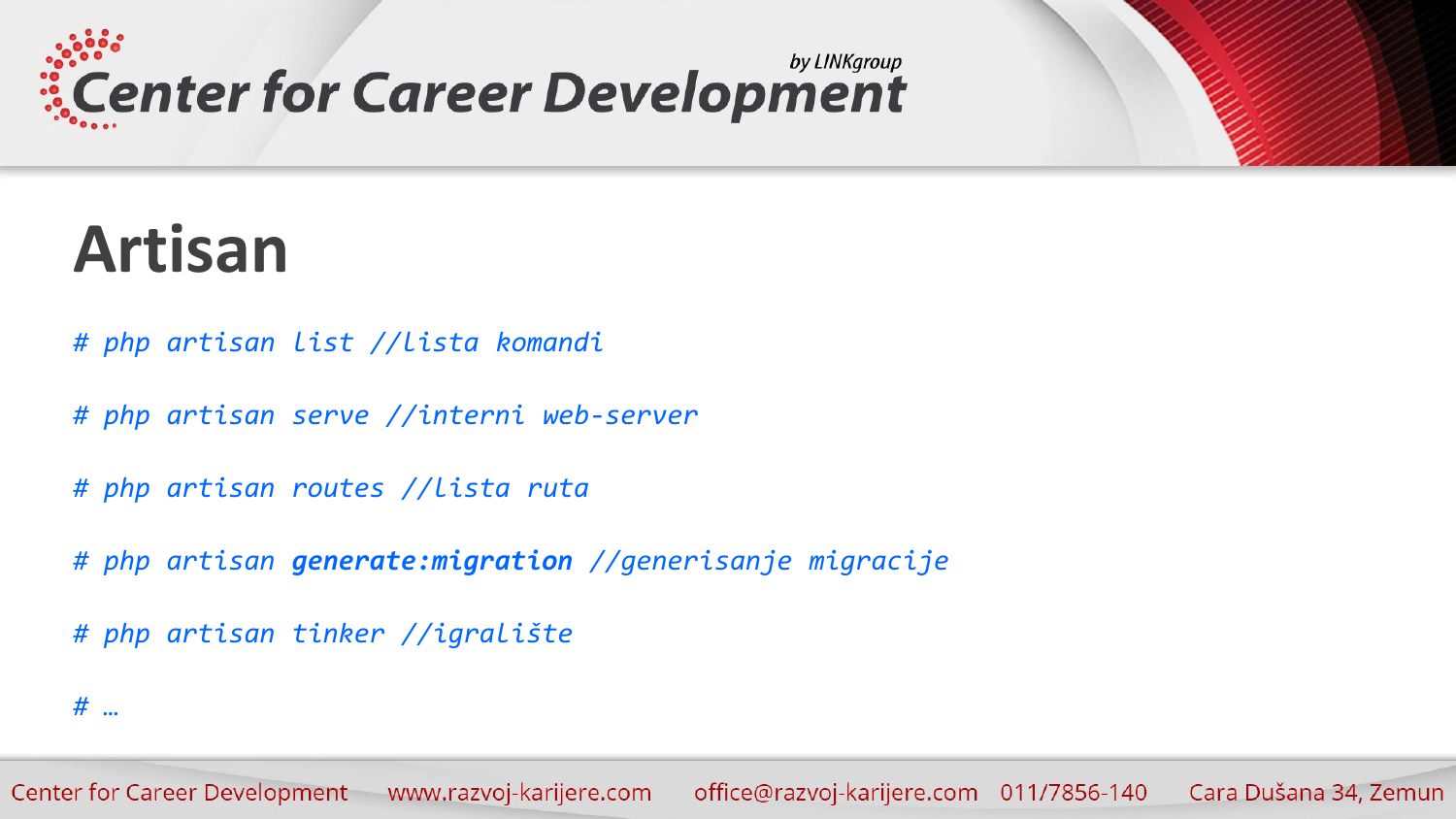## Center for Career Development

![](_page_23_Picture_1.jpeg)

#### **Illuminate biblioteke**

#### - app/config/app.php

Illuminate\Foundation\Providers\ArtisanServiceProvider Illuminate\Auth\AuthServiceProvider Illuminate\Cache\CacheServiceProvider Illuminate\Session\CommandsServiceProvider Illuminate\Foundation\Providers\ConsoleSupportServicePr Illuminate\Mail\MailServiceProvider ovider Illuminate\Routing\ControllerServiceProvider

Illuminate\Cookie\CookieServiceProvider

Illuminate\Database\DatabaseServiceProvider Illuminate\Encryption\EncryptionServiceProvider Illuminate\Filesystem\FilesystemServiceProvider Illuminate\Hashing\HashServiceProvider Illuminate\Html\HtmlServiceProvider Illuminate\Log\LogServiceProvider Illuminate\Database\MigrationServiceProvider Illuminate\Pagination\PaginationServiceProvider Illuminate\Queue\QueueServiceProvider

Illuminate\Redis\RedisServiceProvider Illuminate\Remote\RemoteServiceProvider Illuminate\Auth\Reminders\ReminderServiceProvider Illuminate\Database\SeedServiceProvider Illuminate\Session\SessionServiceProvider Illuminate\Translation\TranslationServiceProvider Illuminate\Validation\ValidationServiceProvider Illuminate\View\ViewServiceProvider Illuminate\Workbench\WorkbenchServiceProvider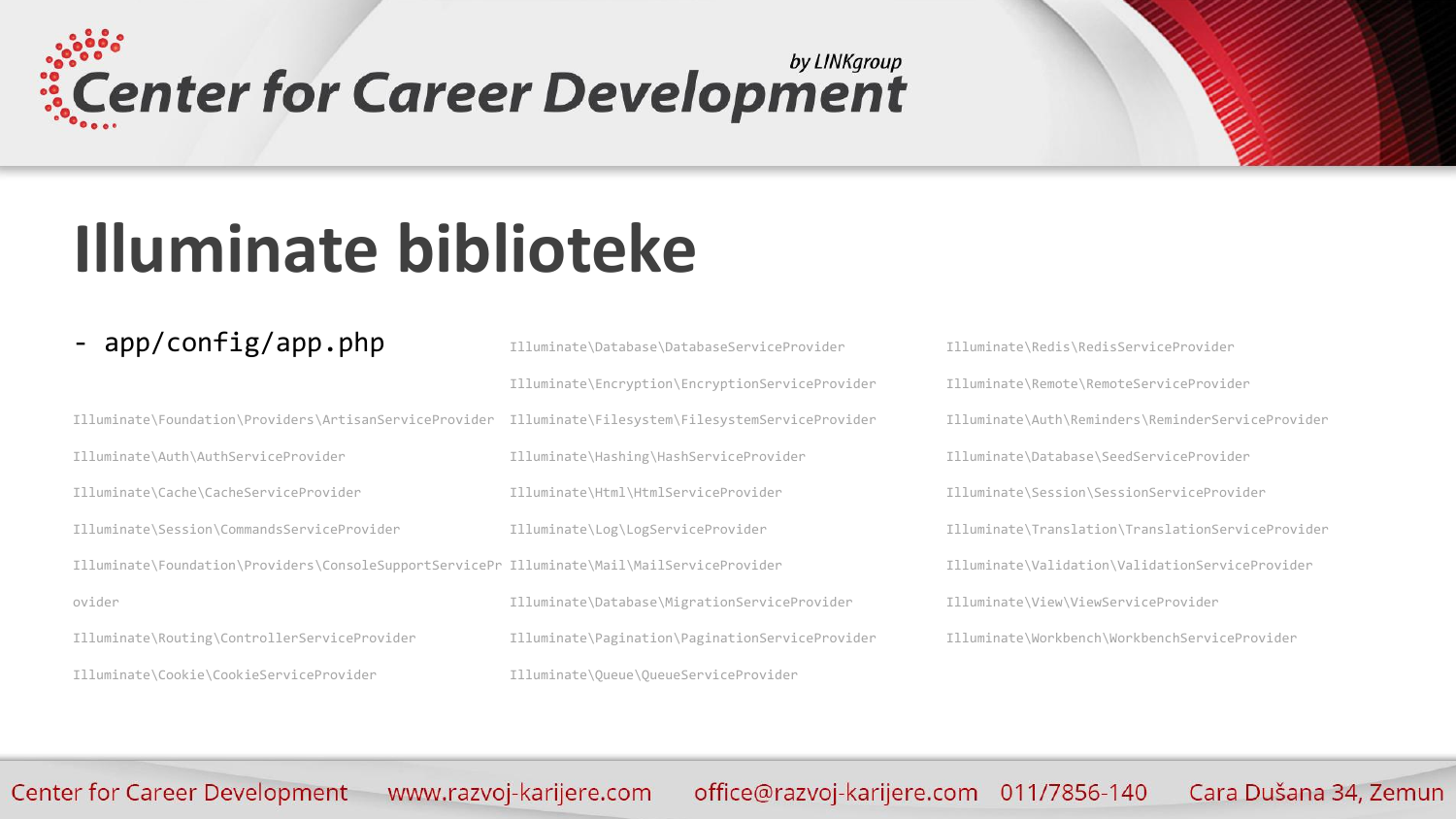Center for Career Development

#### **Korisne biblioteke**

- way/generators
- intervention/image
- barryvdh/laravel-debugbar
- cartalyst/sentry